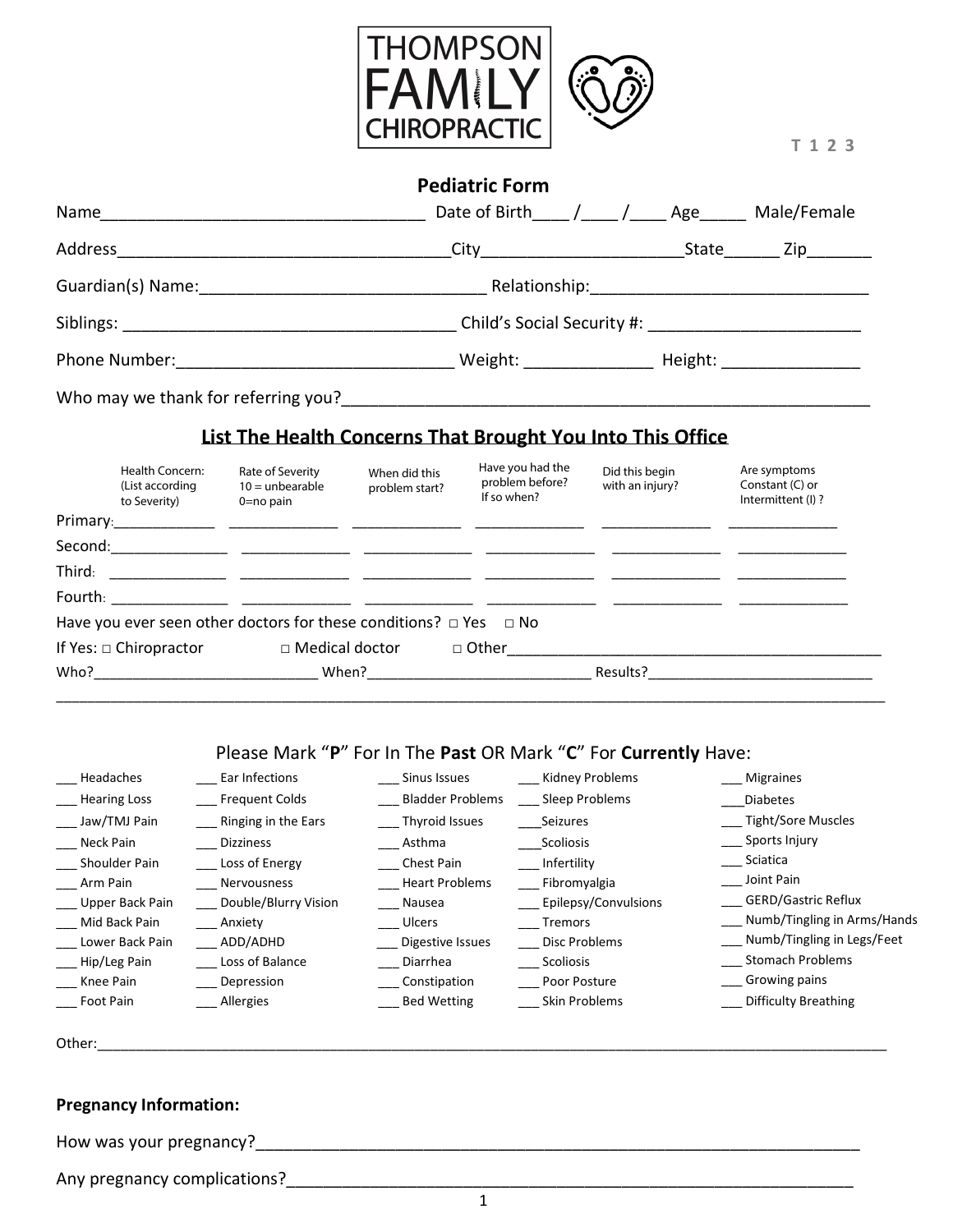| <b>Delivery Information:</b>                                                                              |          |                          |                                            |  |
|-----------------------------------------------------------------------------------------------------------|----------|--------------------------|--------------------------------------------|--|
| Location of Birth: (Circle One)                                                                           | Hospital | <b>Birth Center</b>      | Home                                       |  |
| Birth Intervention: (Circle One) Forceps                                                                  |          | <b>Vacuum Extraction</b> | <b>Caesarian Section</b>                   |  |
| Induced? Yes/No Explain:                                                                                  |          |                          |                                            |  |
|                                                                                                           |          |                          |                                            |  |
|                                                                                                           |          |                          |                                            |  |
| <b>Post Birth Information:</b>                                                                            |          |                          |                                            |  |
|                                                                                                           |          |                          | Birth Length: ____________________________ |  |
| Formula Fed Yes/No How Long?_____________<br>Breast Fed: Yes/No How long?_____________                    |          |                          |                                            |  |
| Introduced Solid Foods at _______________________ Months                                                  |          |                          |                                            |  |
|                                                                                                           |          |                          |                                            |  |
| Doses of antibiotics/prescription drugs your child has taken: Past 6 months_____ Total lifetime ____      |          |                          |                                            |  |
|                                                                                                           |          |                          |                                            |  |
| Over the counter drugs (Tylenol, cough syrup, laxatives, etc.)                                            |          |                          |                                            |  |
|                                                                                                           |          |                          |                                            |  |
| Has your child ever been knocked unconscious? $\Box$ Yes $\Box$ No Fractured A Bone? $\Box$ Yes $\Box$ No |          |                          |                                            |  |
| If yes to either of the above, please describe:                                                           |          |                          |                                            |  |

### **Quadruple Visual Analogue Scale**

Please circle the number that best describes the question asked. If you have more than one complaint, please answer each question for each individual complaint and indicate the score of each complaint.

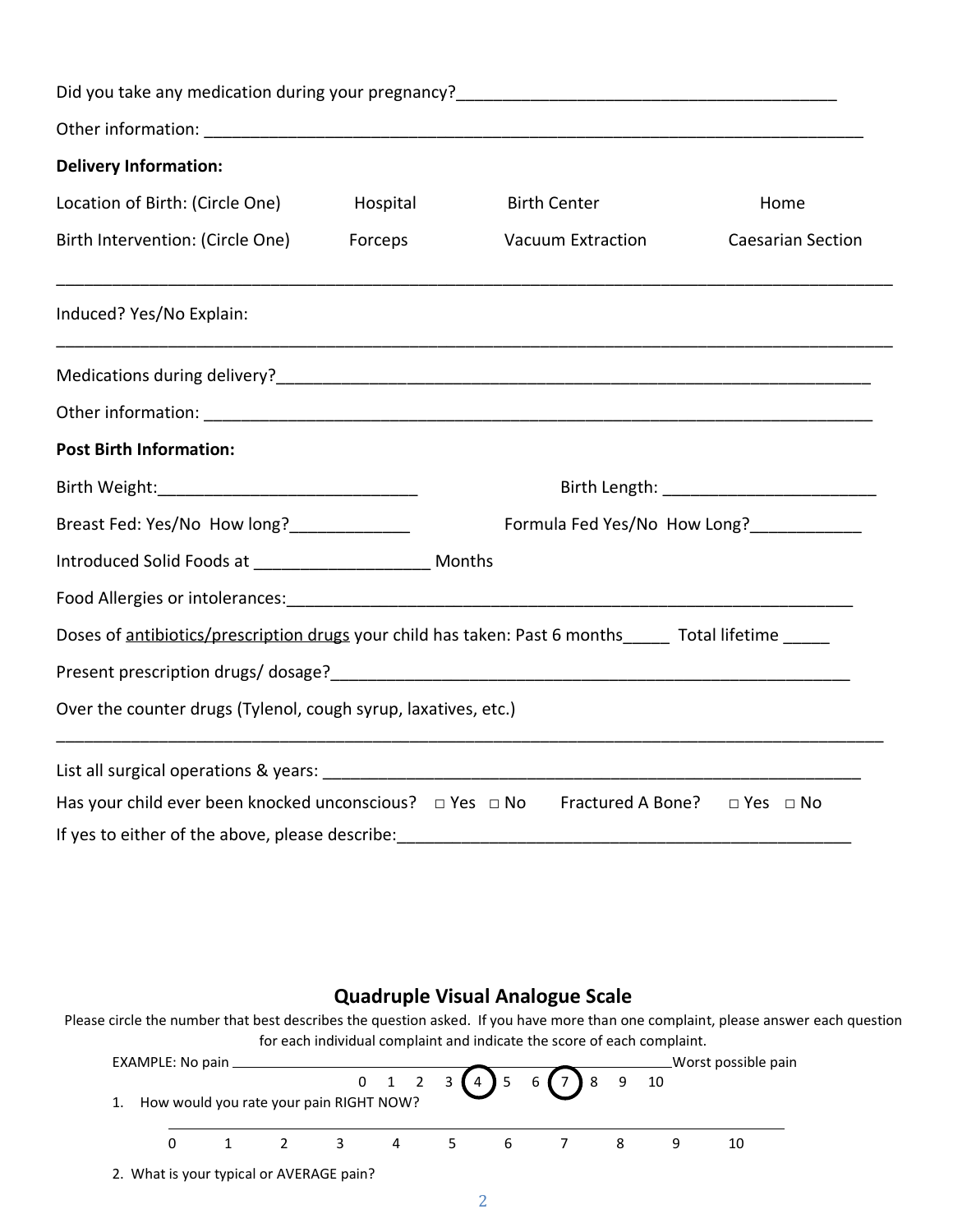| 0                                                                                           |              | 2           | 3           | $\overline{4}$ | 5 | $6\overline{6}$                                                | 8 | 9 | 10 |  |
|---------------------------------------------------------------------------------------------|--------------|-------------|-------------|----------------|---|----------------------------------------------------------------|---|---|----|--|
| 3. What is your pain level at its BEST? (How close to 0 does your pain get at its best?)    |              |             |             |                |   |                                                                |   |   |    |  |
| 0                                                                                           | $\mathbf{1}$ | 2           | $3^{\circ}$ |                |   | 4 5 6 7 8                                                      |   | 9 | 10 |  |
|                                                                                             |              |             |             |                |   | What percentage of your awake hours is your pain at its best?  |   |   | %  |  |
| 4. What is your pain level at its WORST? (How close to 10 does your pain get at its worst?) |              |             |             |                |   |                                                                |   |   |    |  |
| 0                                                                                           |              | $2^{\circ}$ | 3           |                |   | 4 5 6 7 8                                                      |   | 9 | 10 |  |
|                                                                                             |              |             |             |                |   | What percentage of your awake hours is your pain at its worst? |   |   | %  |  |

### **Activities Of Life**

Please identify how your current condition is affecting your ability to carry out activities that are routinely part of your life:

| ACTIVITY:             |  | EFFECT: |                                                                       |
|-----------------------|--|---------|-----------------------------------------------------------------------|
| Holding Head Up       |  |         | O No Effect O Painful (can do) O Painful (limits) O Unable to Perform |
| <b>Tummy Time</b>     |  |         | O No Effect O Painful (can do) O Painful (limits) O Unable to Perform |
| <b>Nursing</b>        |  |         | O No Effect O Painful (can do) O Painful (limits) O Unable to Perform |
| Sitting Up            |  |         | O No Effect O Painful (can do) O Painful (limits) O Unable to Perform |
| Crawling              |  |         | O No Effect O Painful (can do) O Painful (limits) O Unable to Perform |
| <b>Standing Alone</b> |  |         | O No Effect O Painful (can do) O Painful (limits) O Unable to Perform |
| <b>Walking Alone</b>  |  |         | O No Effect O Painful (can do) O Painful (limits) O Unable to Perform |
| Other:                |  |         | O No Effect O Painful (can do) O Painful (limits) O Unable to Perform |
| Other:                |  |         | O No Effect O Painful (can do) O Painful (limits) O Unable to Perform |

| <b>LIST RESTRICTED ACTIVITY</b> |
|---------------------------------|
|---------------------------------|

LIST RESTRICTED ACTIVITYCURRENT ACTIVITY LEVELUSUAL ACTIVITY LEVEL

\_\_\_\_\_\_\_\_\_\_\_\_\_\_\_\_\_\_\_\_\_\_\_\_\_\_ \_\_\_\_\_\_\_\_\_\_\_\_\_\_\_\_\_\_\_\_\_\_\_\_\_\_ \_\_\_\_\_\_\_\_\_\_\_\_\_\_\_\_\_\_\_\_\_\_\_\_\_\_

\_\_\_\_\_\_\_\_\_\_\_\_\_\_\_\_\_\_\_\_\_\_\_\_\_\_ \_\_\_\_\_\_\_\_\_\_\_\_\_\_\_\_\_\_\_\_\_\_\_\_\_\_ \_\_\_\_\_\_\_\_\_\_\_\_\_\_\_\_\_\_\_\_\_\_\_\_\_\_

\_\_\_\_\_\_\_\_\_\_\_\_\_\_\_\_\_\_\_\_\_\_\_\_\_\_ \_\_\_\_\_\_\_\_\_\_\_\_\_\_\_\_\_\_\_\_\_\_\_\_\_\_ \_\_\_\_\_\_\_\_\_\_\_\_\_\_\_\_\_\_\_\_\_\_\_\_\_\_

\_\_\_\_\_\_\_\_\_\_\_\_\_\_\_\_\_\_\_\_\_\_\_\_\_\_ \_\_\_\_\_\_\_\_\_\_\_\_\_\_\_\_\_\_\_\_\_\_\_\_\_\_ \_\_\_\_\_\_\_\_\_\_\_\_\_\_\_\_\_\_\_\_\_\_\_\_\_\_

# **For A Minor/Child, Please Fill Out And Sign Below Written Consent For A Child**

Name of practice member who is a minor/child: \_\_\_\_\_\_\_\_\_\_\_\_\_\_\_\_\_\_\_\_\_\_\_\_\_\_\_\_\_\_\_\_\_\_

I authorize Dr. Tad Thompson, and any and all Thompson Family Chiropractic staff to perform diagnostic procedures, radiographic evaluations, render chiropractic care and perform chiropractic adjustments to my minor/child. As of this date, I have the legal right to select and authorize health care services for my minor/child. If my authority to select and authorize care is revoked or altered, I will immediately notify

Thompson Family Chiropractic.

Guardian Signature: \_\_\_\_\_\_\_\_\_\_\_\_\_\_\_\_\_\_\_\_\_\_\_\_\_\_\_\_\_\_\_\_\_\_\_\_\_\_\_\_ Date: \_\_\_\_\_\_\_\_\_\_\_\_\_\_\_\_\_\_\_\_\_\_\_\_\_

Relationship To Minor/Child: \_\_\_\_\_\_\_\_\_\_\_\_\_\_\_\_\_\_\_\_\_\_\_\_\_\_\_\_\_\_\_\_\_\_\_\_\_\_\_

## **Notice of Privacy Practices Acknowledgement**